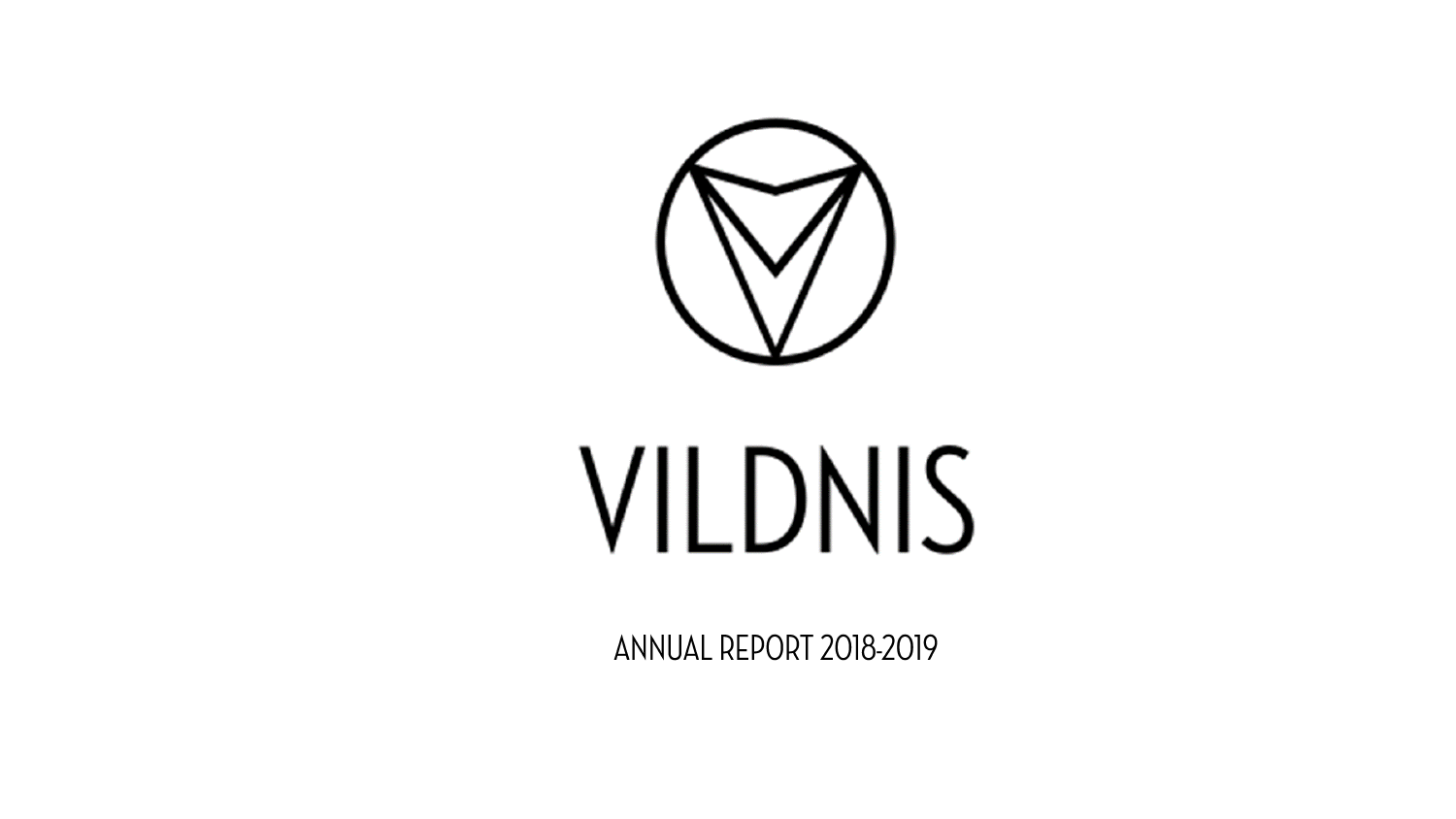# **INTRO**

# **OBJECTIVE**

The objective of VILDNIS' annual report is to provide you, our customer, with transparency on our performance so you can make an informed choice when purchasing fashion from us.

VILDNIS was launched with the aim to change the norms in the fashion industry - one of the most polluting industries at present and known for its malpractices towards both workers and animals in the supply chain. We have a strong belief that all fashion can be produced in a sustainable manner with respect for both people, animals and the planet – without compromising on style or quality.

All change takes time and resources – especially the development of new materials and processes – and we recognise that we are unable to meet all of our long-term goals overnight. Instead, we break them into smaller yearly goals and endeavour to make considerable positive progress year by year.

We value honesty highly, and this means that we will share both our successes and failures with you.

This report covers our performance from May 2018 – May 2019.

# **TRIPLE BOTTOM LINE**

VILDNIS operates with a Triple Bottom Line, meaning that success is being measured on both social, environmental and economic areas. The main principles of our Triple Bottom Line are explained below.

| <b>SOCIAL</b>                                                                                   | <b>ENVIRONMENTAL</b>                                                                                                                                                                                                                                                                  | <b>ECONOMIC</b>                                                                                                                                                                                   |
|-------------------------------------------------------------------------------------------------|---------------------------------------------------------------------------------------------------------------------------------------------------------------------------------------------------------------------------------------------------------------------------------------|---------------------------------------------------------------------------------------------------------------------------------------------------------------------------------------------------|
| • Treat workers in supply chain fairly<br>Do no harm to animals<br>Promote a healthy body image | • Use environmentally friendly materials including<br>fabrics, trims and packaging<br>• Use environmentally friendly production methods<br>Aim to be carbon neutral; use environmentally<br>friendly modes of transport<br>Support initiatives towards creating a circular<br>economy | Offer our customer affordable retail prices and<br>value for money<br>Pay our suppliers fair cost prices<br>Aim for VILDNIS to be a profitable business that<br>creates jobs in local communities |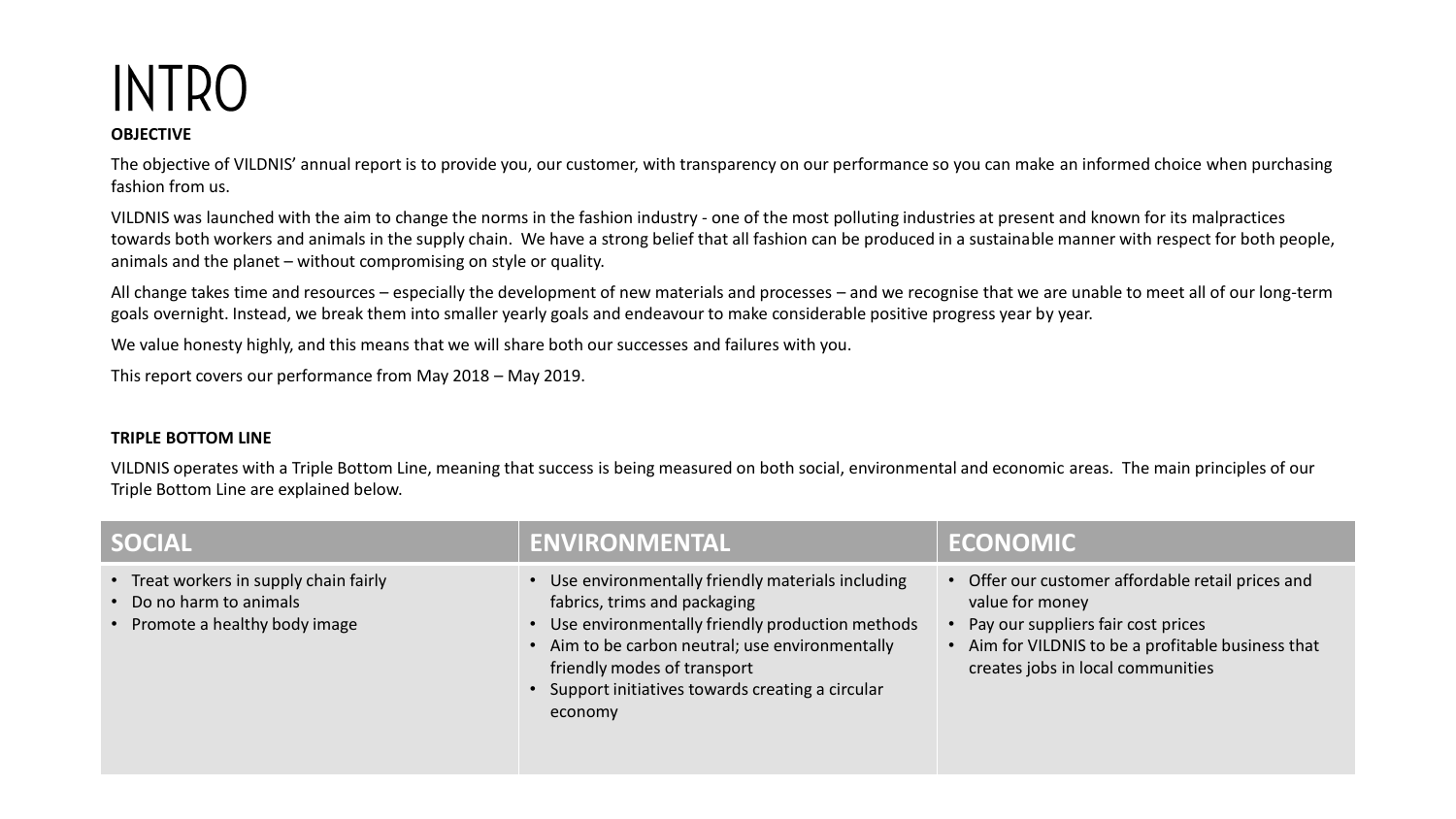# SOCIAL GOALS

well.

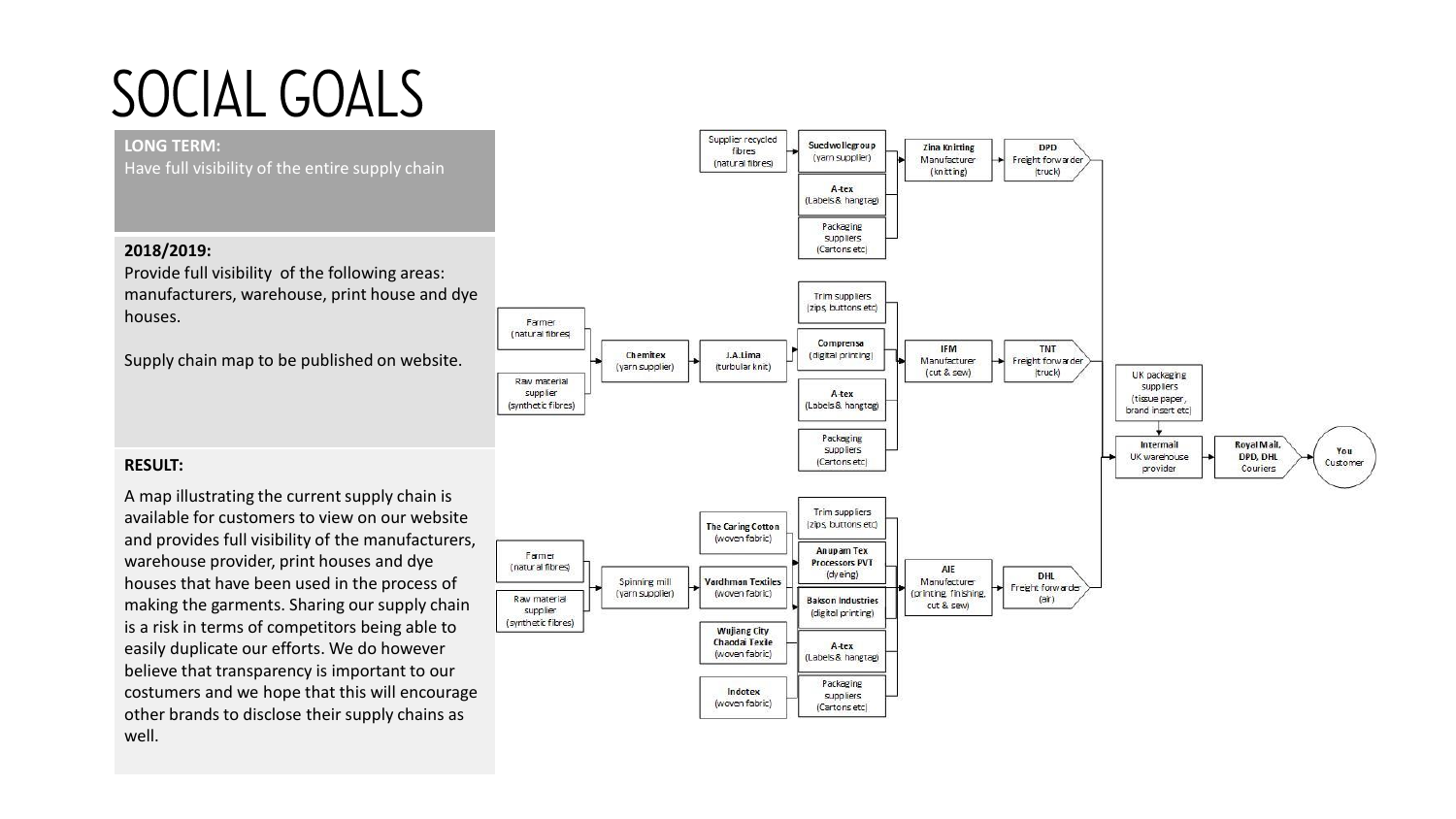# **2018/2019:**

All manufacturers (sewing) adhering to VILDNIS' ethical code of conduct and having passed an external audit such as, or equivalent to, SMETA.

# **RESULT:**

All factories have signed VILDNIS' Ethical Code of Conduct, which can be found here: <https://vildnis.co.uk/pages/ethical-code-of-conduct> .

Status on the manufacturers we worked with in 2018/2019:

- IFM (Portugal): IFM is a member of the Ethical Trading Initiative (ETI) and follows the ETI base code, an ethical code of conduct similar to ours. They have passed our internal audit and have gone through the preparations for a SMETA audit with a view to become a member of SEDEX. We are waiting for the final SMETA audit to take place. Having audited the factory ourselves, we are however confident that all potential issues have been addressed and that the factory can pass a SMETA audit today.
- AIE (India): AIE passed its latest SMETA audit in April 2019. Up till recently they held the SA8000 certification as well, however this has now expired and, given that the factory is in the process of moving premises, it has been decided to wait renewing the SA8000 certificate till the move is complete in Autumn 2019.
- Zina Knitting (Lithuania): This was a new factory that we used for one style, the Jinhae Knit Jumper, in 2018. It is yet to go through an audit, but based on our conversations with them, we are confident that they are able to pass one.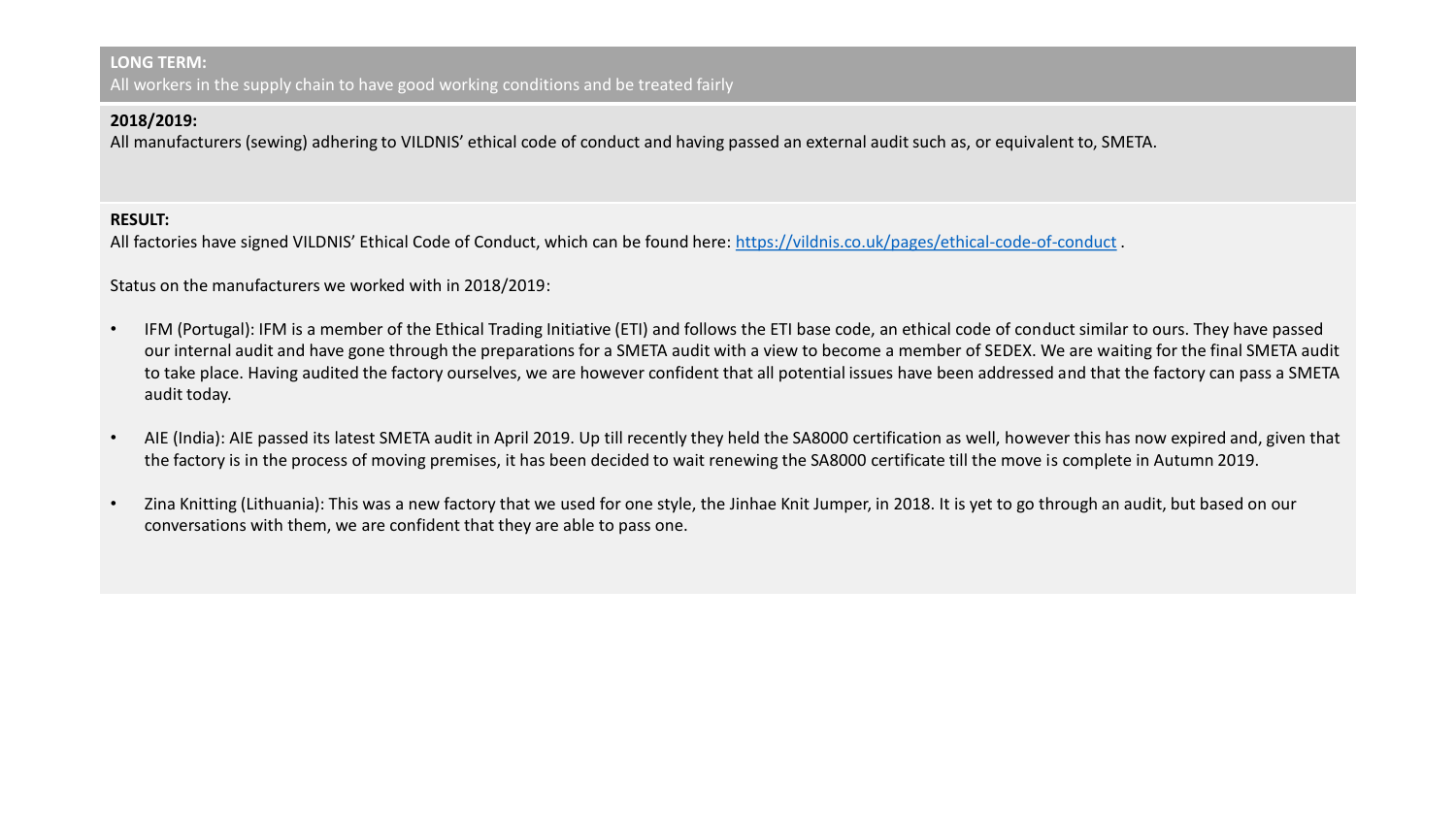All workers in the supply chain to be paid a living wage

#### **2018/2019:**

Workers in the manufacturing link to be paid living wage

# **RESULT:**

IFM (Portugal): All employees working at IFM (Portugal) are paid above the national minimum wage in Portugal, which is taking the costs of living into consideration. The lowest wage paid at the factory is €650/month.

It is worth noting that it is difficult for the Portuguese factories to find workers and hence they are keen to treat the ones they have well in order to retain them.

AIE (India): All employees are paid well above the national minimum wage (4576 INR/month) and 85% well above the living wage (10300 INR/month). The lowest wage at the factory is 8543 INR/month paid to staff helping with minor jobs such as removing lose threads etc.

Zina Knitting (Lithuania): All employees working at Zina Knitting are paid above the national minimum wage in Lithuania according to EU law. At present the National Minimum wage is €555/month.

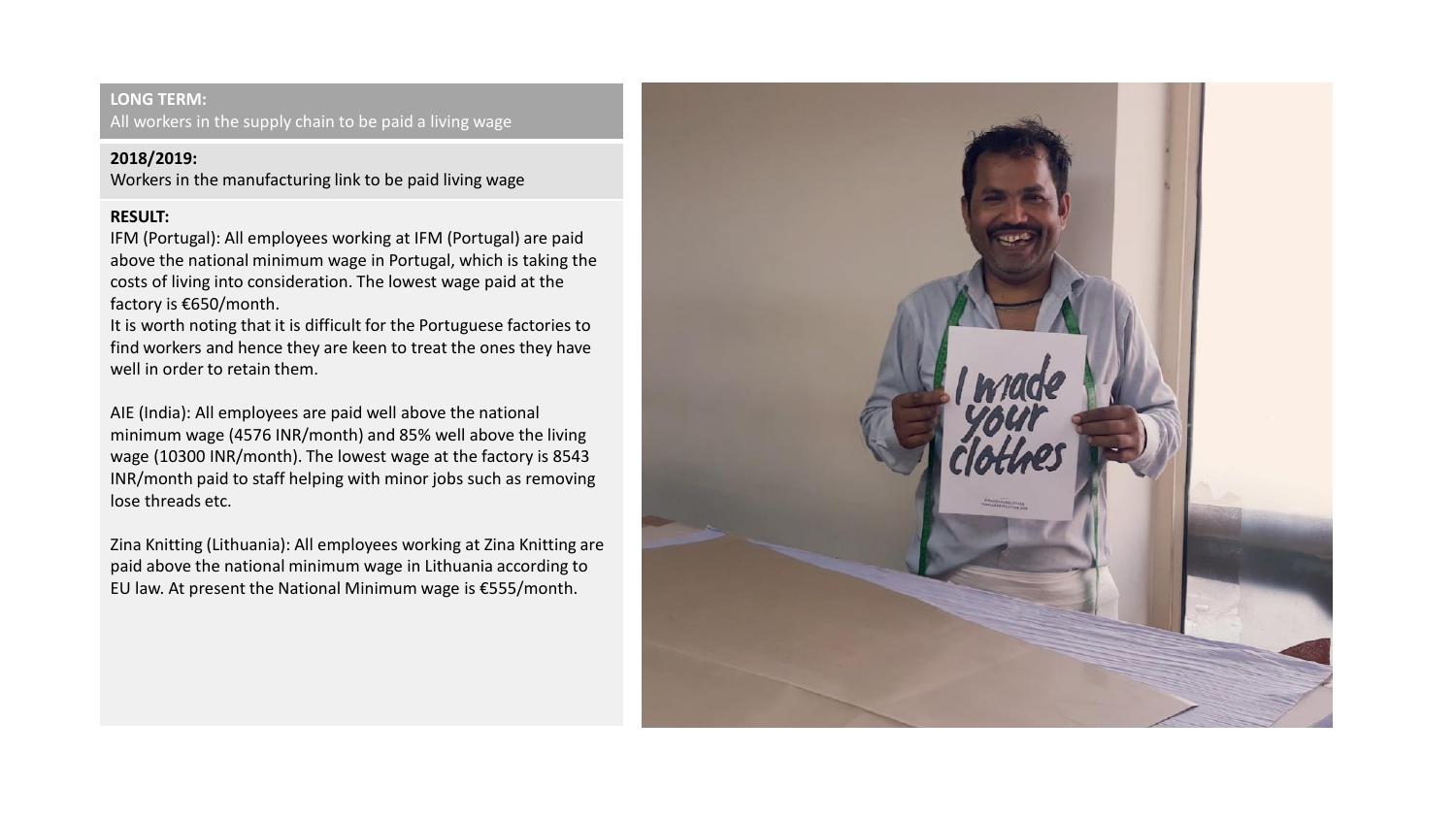All fabrics and yarns containing animals fibres to be certified, guaranteeing that no animals were harmed in the process

#### **2018/2019:**

If using animal fibres in the collection, only usenonmulesing certified and/or recycled fibres

#### **RESULT:**

In Autumn 2018 we introduced the Jinhae Knit Jumper into the collection. The jumper is made from 100% recycled merino wool sourced from the Italian yarn supplier Suedwollegroup. We are proud to be the first UK brand to use this quality made from 100% recycled merino fibres. Unfortunately the low demand for this fibre at present means that the yarn mill is yet to go through the GRS (Global Recycle Standard) certification process. We are however confident that a supplier like Suedwollegroup, who is showcasing their yarns at the Sustainable Angle's Future Fabrics Expo, can be trusted and found it important to demonstrate to other brands that recycled wool is a good option.

We are still stocking leather jackets from the Swedish brand DEADWOOD, who uses recycled leather found in vintage markets for its jackets. It makes good sense to us to recycle such a valuable material as leather and prevent further animals from being harmed in the process of making jackets.

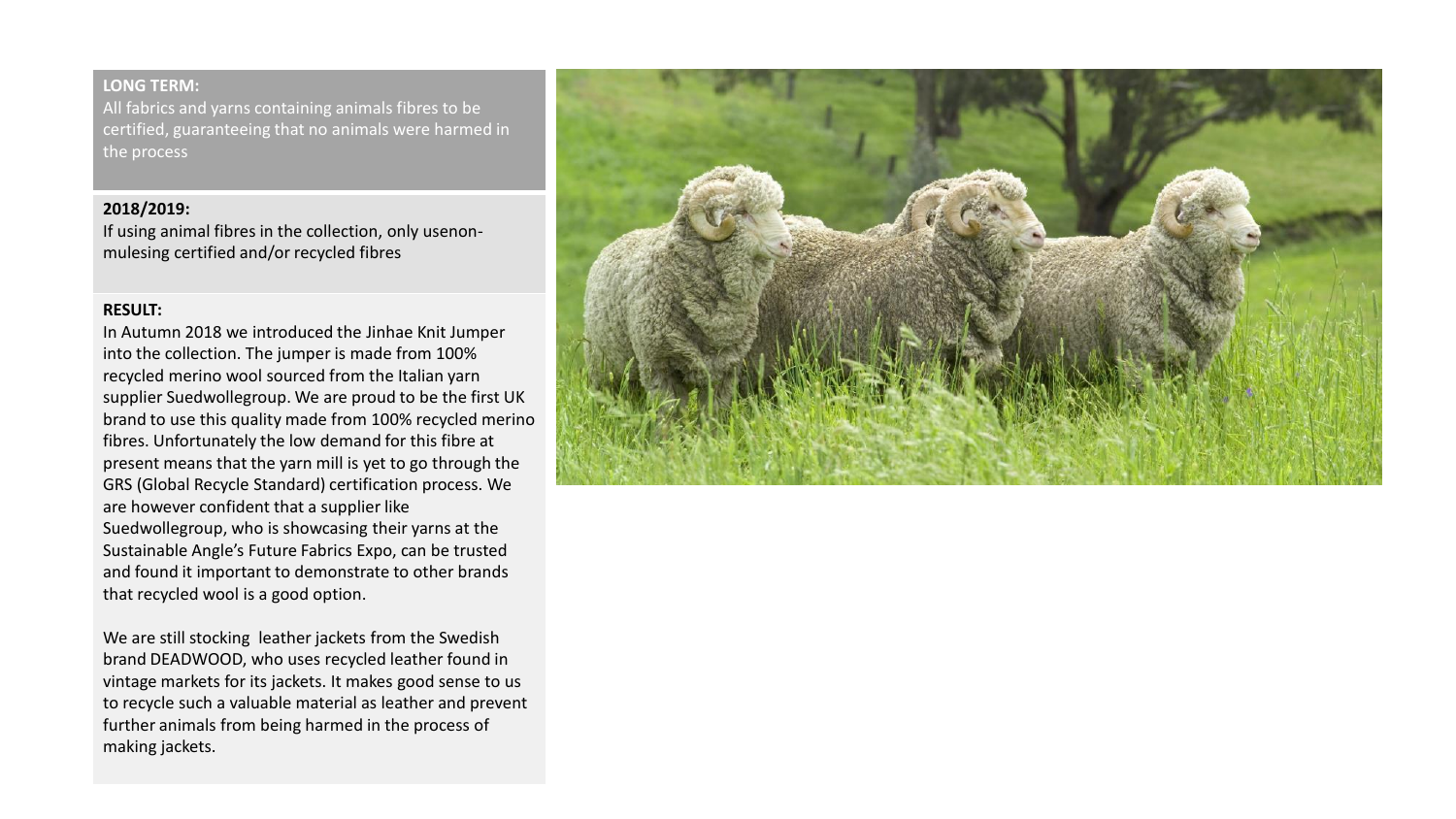

Models used for imagery must be a size 10 to promote a healthy body image

#### **2018/2019:**

Photoshoot model at least a UK size 8-10.

#### RESULT:

Most of the models that you can book through the model agencies are size 6 or 6-8, and it takes a bit longer to find size 10 models at present.

We have, however, met our long term goal this year with both of our models, Ariana and Sarah, being a UK size 10. Both models have a healthy relationship with food and exercise, and are great role models for younger girls wanting a career in modelling.

#### **LONG TERM:**

Models must look natural in imagery, e.g. no retouching of body shapes

# **2018/2019:**

No retouching of model's body shape

# **RESULT:**

To achieve this goal, we have to change the mindset of the photographers and retouchers, which is harder than it sounds. There is a long tradition of photoshopping in the fashion industry.

We are therefore pleased to have met our long term goal this year. There has been no retouching of the models bodies. The only retouching that has been done is tweaking the colours on two garments to reflect reality, plus smoothing the skin of one of the models (at her request) in a few close-ups after she got an unexpected allergy break out.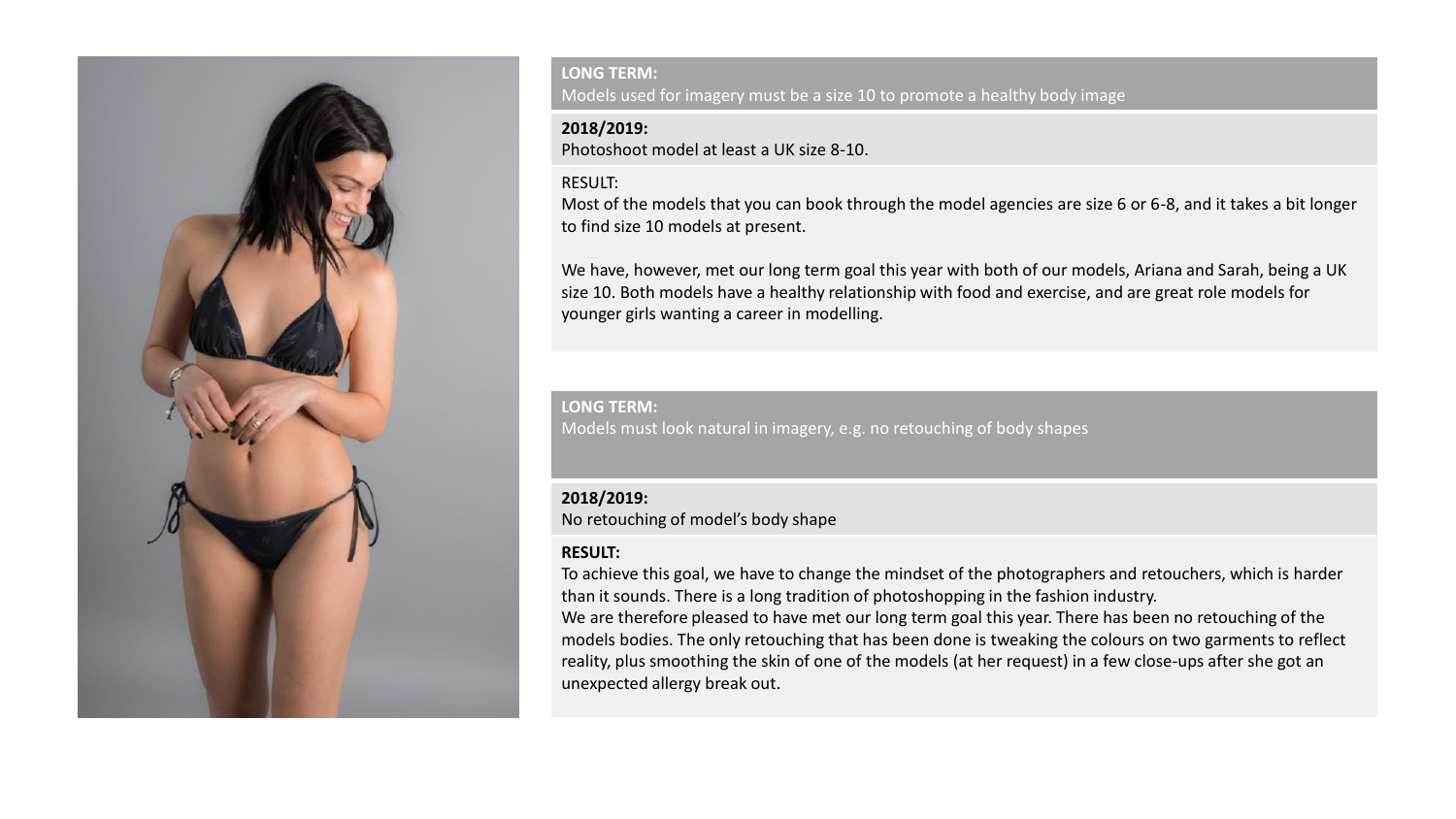# ENVIRONMENTAL GOALS

#### **LONG TERM:**

100% of fabrics are environmentally friendly (from MADE-BY.org's A and B category only)

# **2018/2019:**

93% of the main fabrics and 100% of lining fabrics to be from category A and B

# **RESULT:**

Across the products launching between May 2018 and May 2019, 85% of the fibres we used were from category A and B, meaning that we missed our target. However, the collections were small and it was in fact only three products that failed to live up to the target with fabrics made from 98% organic cotton and 2% elastane. On some products, such as skinny jeans, we find it necessary to add a bit of elastane to avoid compromising on fit or style, and we will continue to look for sustainable alternatives to elastane.

100% of the lining fabrics were from category A and B. 85% of the products were made from non-mixed fibres, making it easier to recycle and reuse the fibres.

Unfortunately the non-profit organisation Made-By.org went into administration in October 2018 and their website, including all the benchmarks that we have been using as guidelines, was taken down. We will therefore have to find a new reference point for future seasons.

# **MADE-BY ENVIRONMENTAL BENCHMARK FOR FIBRES**



| <b>CLASS A</b>                                                                                                                                          | <b>CLASS B</b>                                                                                                                                                                                                                   | <b>CLASS C</b>                                                 | <b>CLASS D</b>                                                                 | <b>CLASS E</b>                                                                                                         | <b>UNCLASSIFIED</b>                                                                                         |
|---------------------------------------------------------------------------------------------------------------------------------------------------------|----------------------------------------------------------------------------------------------------------------------------------------------------------------------------------------------------------------------------------|----------------------------------------------------------------|--------------------------------------------------------------------------------|------------------------------------------------------------------------------------------------------------------------|-------------------------------------------------------------------------------------------------------------|
| Mechanically<br>Recycled Nylon<br>Mechanically<br><b>Recycled Polyester</b><br>Organic Flax (Linen)<br>Organic Hemp<br>Recycled Cotton<br>Recycled Wool | Chemically<br>Recycled Nylon<br>Chemically<br><b>Recycled Polyester</b><br><b>CRAILAR® Flax</b><br>In Conversion Cotton<br>Monocel®<br>(Bamboo Lyocell Product)<br>Organic Cotton<br><b>TENCEL®</b><br>(Lenzing Lyocell Product) | Conventional Flax (Linen)<br>Conventional Hemp<br>PLA<br>Ramie | <b>Modal®</b><br>(Lenzing Viscose Product)<br>Poly-acrylic<br>Virgin Polyester | Bamboo Viscose<br><b>Conventional Cotton</b><br>Generic Viscose<br>Rayon<br>Spandex (Elastane)<br>Virgin Nylon<br>Wool | Acetate<br>Alpaca Wool<br>Cashmere Wool<br>Leather<br>Mohair Wool<br>Natural Bamboo<br>Organic Wool<br>Silk |
| More Sustainable                                                                                                                                        |                                                                                                                                                                                                                                  |                                                                |                                                                                | <b>Less Sustainable</b>                                                                                                |                                                                                                             |

© Copyright MADE-BY Label UK Ltd. MADE-BY Benchmarks cannot be printed, circulated or copied without the accompanying MADE-BY logo and website.

DWE This Benchmark was made in cooperation with Brown and Wilmanns Environmental, LLC. For further information on this Benchmark see www.made-by.org/benchmarks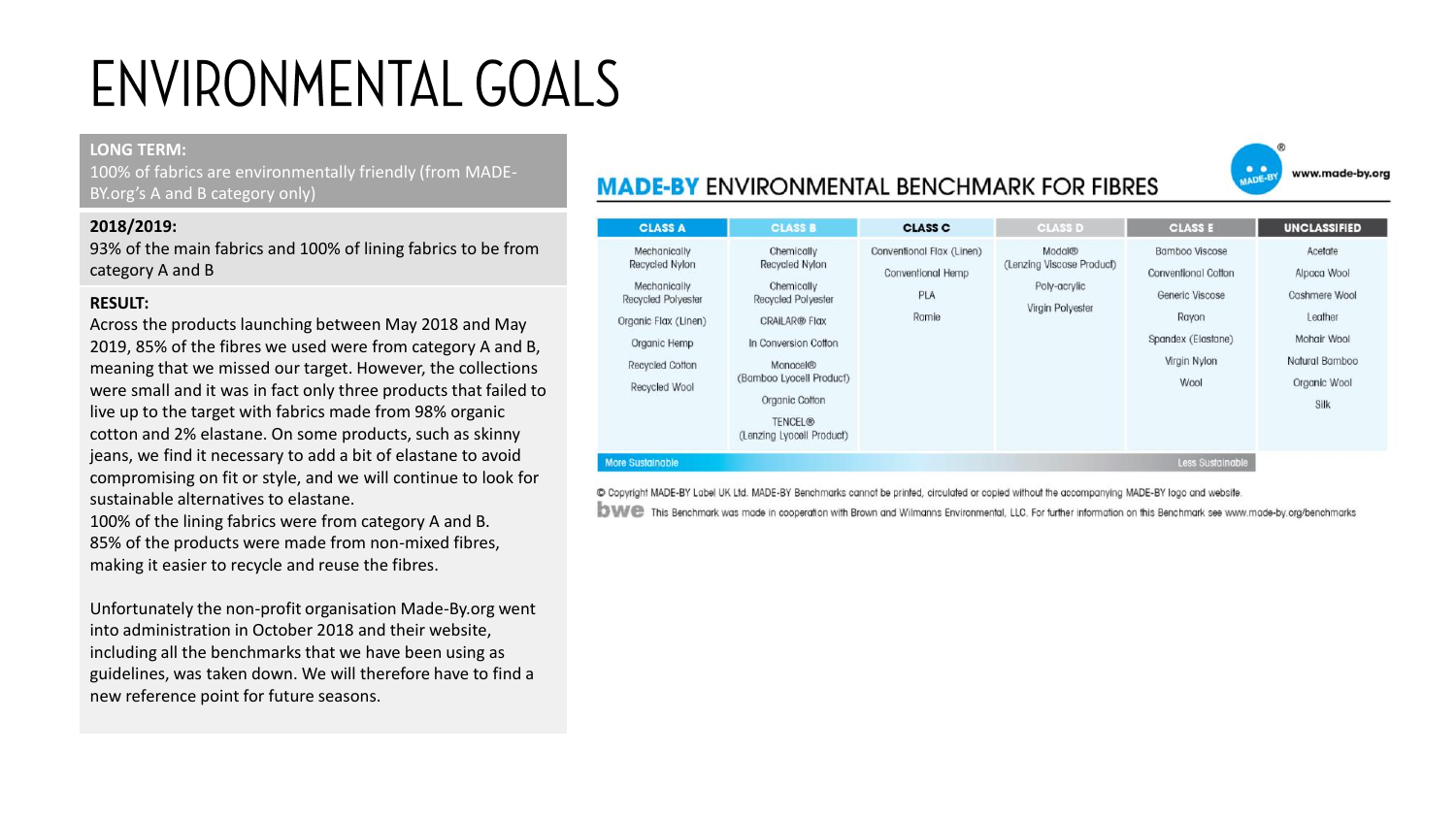# ENVIRONMENTAL GOALS

#### **LONG TERM:**

100% of fabrics to be certified or branded

# **2018/2019:**

100% of main fabrics to be either certified (organic or recycled) or branded

# **RESULT:**

89% of the main fabrics we used were either certified organic (GOTS or OCS), recycled (GRS) or branded.

The only fibres that weren't certified or branded were the 100% recycled merino wool yarns. Due to very low demand of these yarns, the supplier has deemed it unviable financially to certify them at this stage. We are hoping that the demand from other brands will increase as the supplier is then willing to get the GRS certification.

# **LONG TERM:**

100% of trims are environmentally friendly (made from recycled, organic or otherwise eco-friendly materials)

# **2018/2019:**

N/A

# **RESULT:**

We are currently lacking the resources to source environmentally friendly trims. We have however slowly started to source eco-friendly buttons and building a portfolio of suppliers.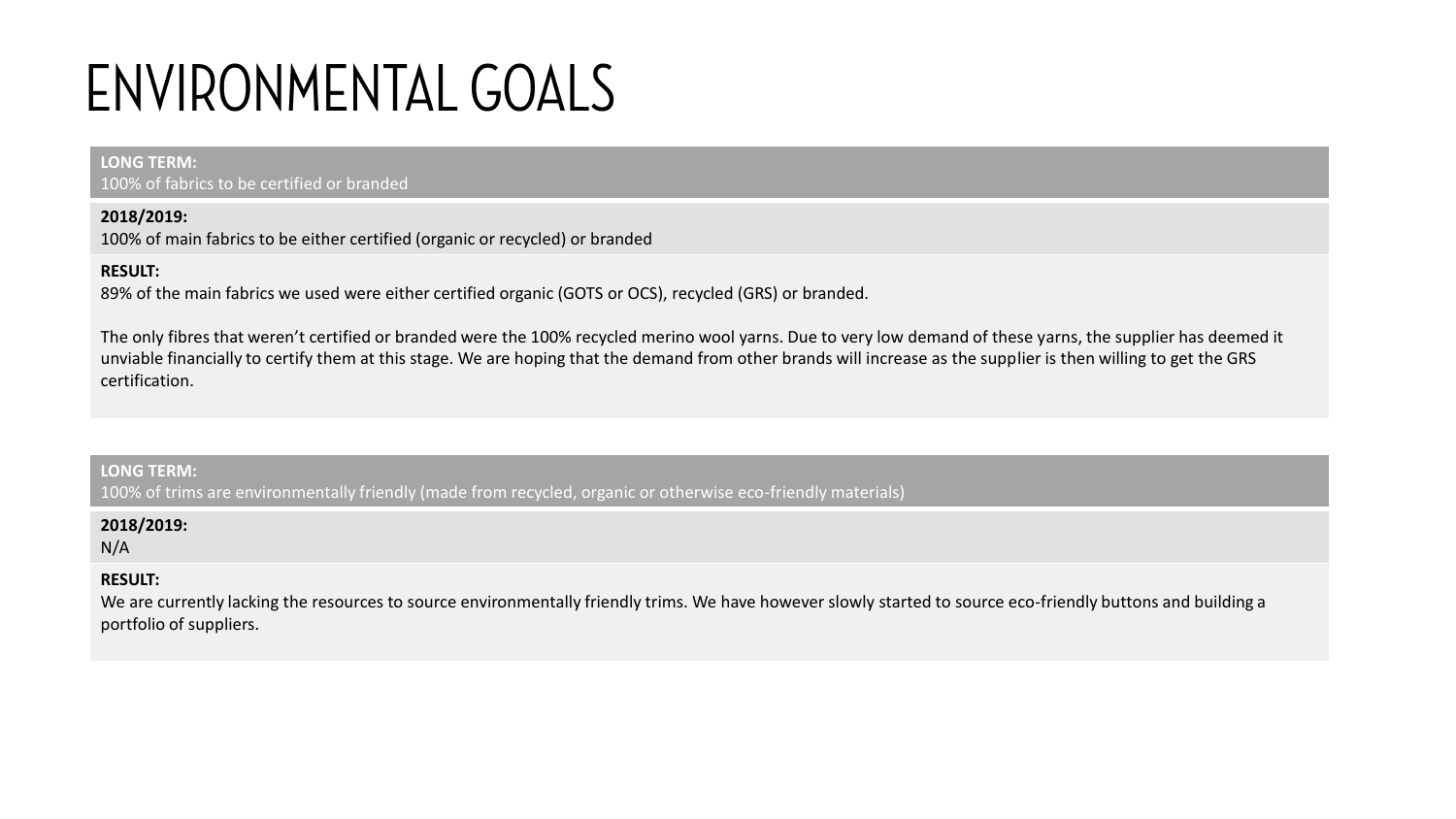All dyestuff used to dye fabric fully compliant with REACH legislation

#### **2018/2019:**

All dyestuff used to dye fabric fully compliant with REACH legislation

# **RESULT:**

All fabrics and yarns dyed in Europe are fully compliant with REACH.

The fabrics that have been dyed in India have been dyed with dyestuff supplied by Huntsman, a Swiss Company. Huntsman is fully committed to REACH, and their vision resonates well with us: "To provide innovative solutions, which enrich lives through innovation, and help create a sustainable future, with no harm to people or the environment".

The dyes used on the organic cotton products are GOTS (Global Organic Textile Standard) certified.

#### **LONG TERM:**  All dyestuffs and print inks to be Oekotex certified

#### **2018/2019:**

All print inks to be Oekotex certified

#### **RESULT:**

The digitally printed products from Portugal were printed at the print house Comprensa using oekotex certified inks.

We missed the target on the digitally printed products from India. These were all printed with reactive inks, which has a better colourfastness but are less environmentally friendly than pigment inks. This is an area where we are determined to do better next year.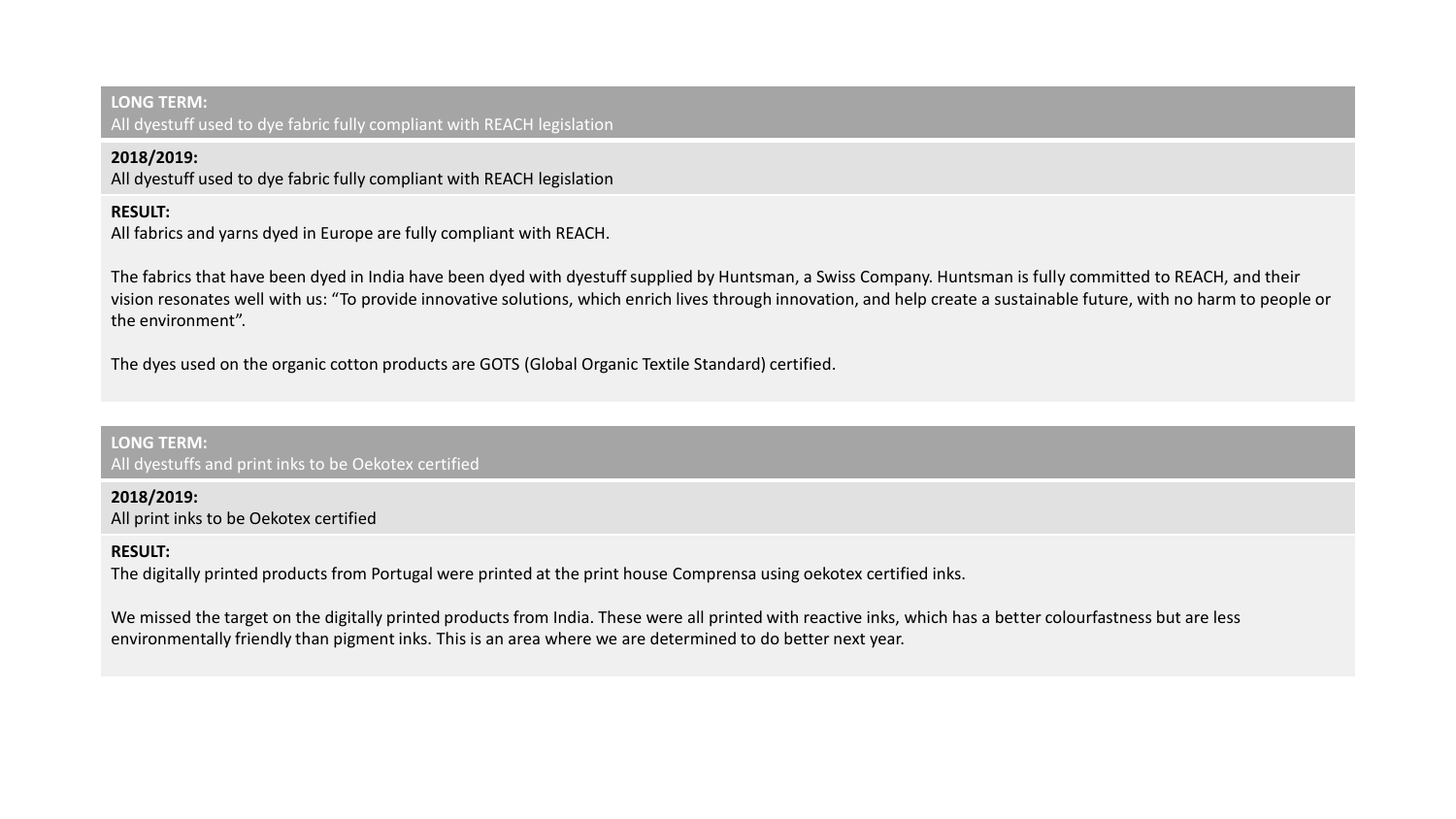# **LONG TERM: Print methods to be environmentally friendly**

#### **2018/2019:**

All prints to be digital

# **RESULT:**

All prints are digital to save water and prevent water pollution.

**LONG TERM:**  Dye methods to be environmentally friendly

# **2018/2019:**

N/A

# **RESULT:**

The majority of our garments are garment dyed due to small quantities and until we have grown as a business, our choices are limited in this area. Meanwhile we can however choose the dye stuffs that we use, and we will set the first target on dye methods in 2020/2021.

# **LONG TERM:**

Fabric finishing methods to be environmentally friendly

# **2018/2019:**

All denim to be finished using watersaving G2, E-flow and lazer technology from Jeanologia

# **RESULT:**

All denim products delivered after March 2018 have been finished using the G2, E-flow and laser technology from Jeanologia, saving significant amounts of water. As an example, using the G2 machine to give the garments a 'worn effect' saves approximately 200 litres of water per pair of jeans.

Our manufacturer in India has all the above-mentioned technologies in-house, meaning that we have full control over the finishing process on denim. We will slowly start conversations on fabric finishing methods with dye houses on fabrics finished externally and will set the first target in this area in 2020/2021.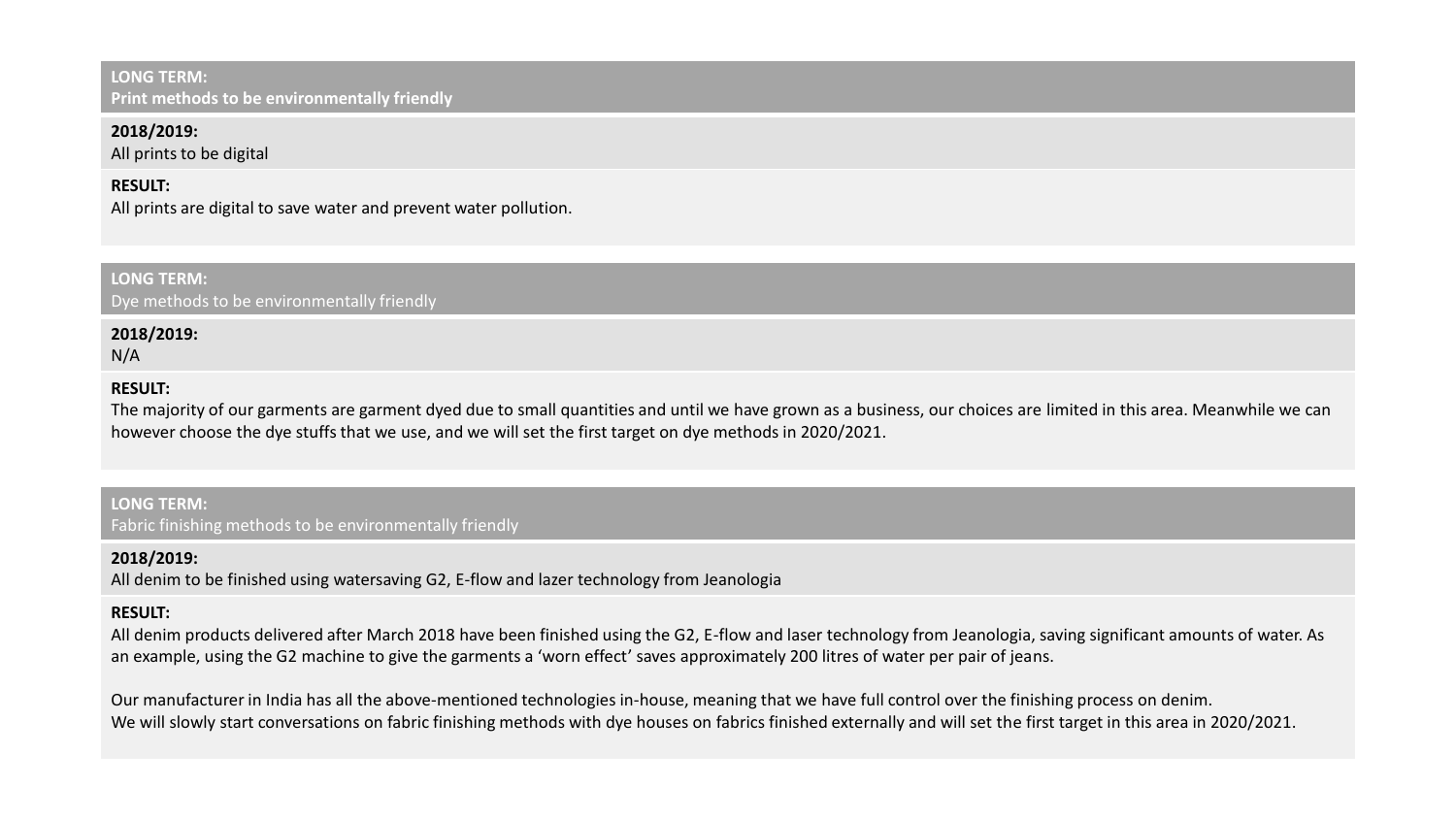All labelling to be made of environmentally friendly materials (recycled, organic)

#### **2018/2019:**

Hangtag, hangtag string and main label made from recycled or organic materials

# **RESULT:**

The VILDNIS hangtag is made from recycled paper, the hangtag string is organic cotton, and the main label is made from recycled polyester.

We have reached our short-term target, but we want to do more and have been trying to source care labels in recycled polyester and barcode stickers on recycled paper since we started this journey.

Unfortunately, we are up against very large minimum order quantities on the care labels and need more buying power to change the quality of the barcode stickers used by our label supplier.

We will, therefore, wait another year to widen the target, and meanwhile, we will continue the conversation with manufacturers to ensure that they keep pushing their suppliers on this area too.

#### **LONG TERM:**

All packaging to be environmentally friendly (recycled, biodegradable)

# **2018/2019:**

Cartons, tissue paper, brand sticker, brand insert, returns form, mailing bag made from recycled materials. 50% of polybags to be made from recycled materials

# **RESULT:**

The cartons used to deliver the product from our Portuguese manufacturer to our third party warehouse are made from recycled cardboard. The cartons from our Indian manufacturer are, however, made from 'virgin' cardboard at present while they are sourcing cartons from recycled cardboard. The printed tissue paper used to wrap the garments at our warehouse is made from 100% recycled paper, as is the brand sticker, brand insert and the returns form. The mailing bag used to send packages to our customers is made from 100% recycled polythene.

The polybags used for protection of the garments during transport and storage are made from virgin plastic and recycled at our warehouse in the UK. While we would like to get rid of them, we recognise that they have an important function in protecting the individual garments from mould, stains etc.. The minimums on polybags made from recycled materials are currently much higher than the quantities of garments that we produce. We have made it a priority to source an eco-friendlier alternative to the polybags with workable minimum order quantities.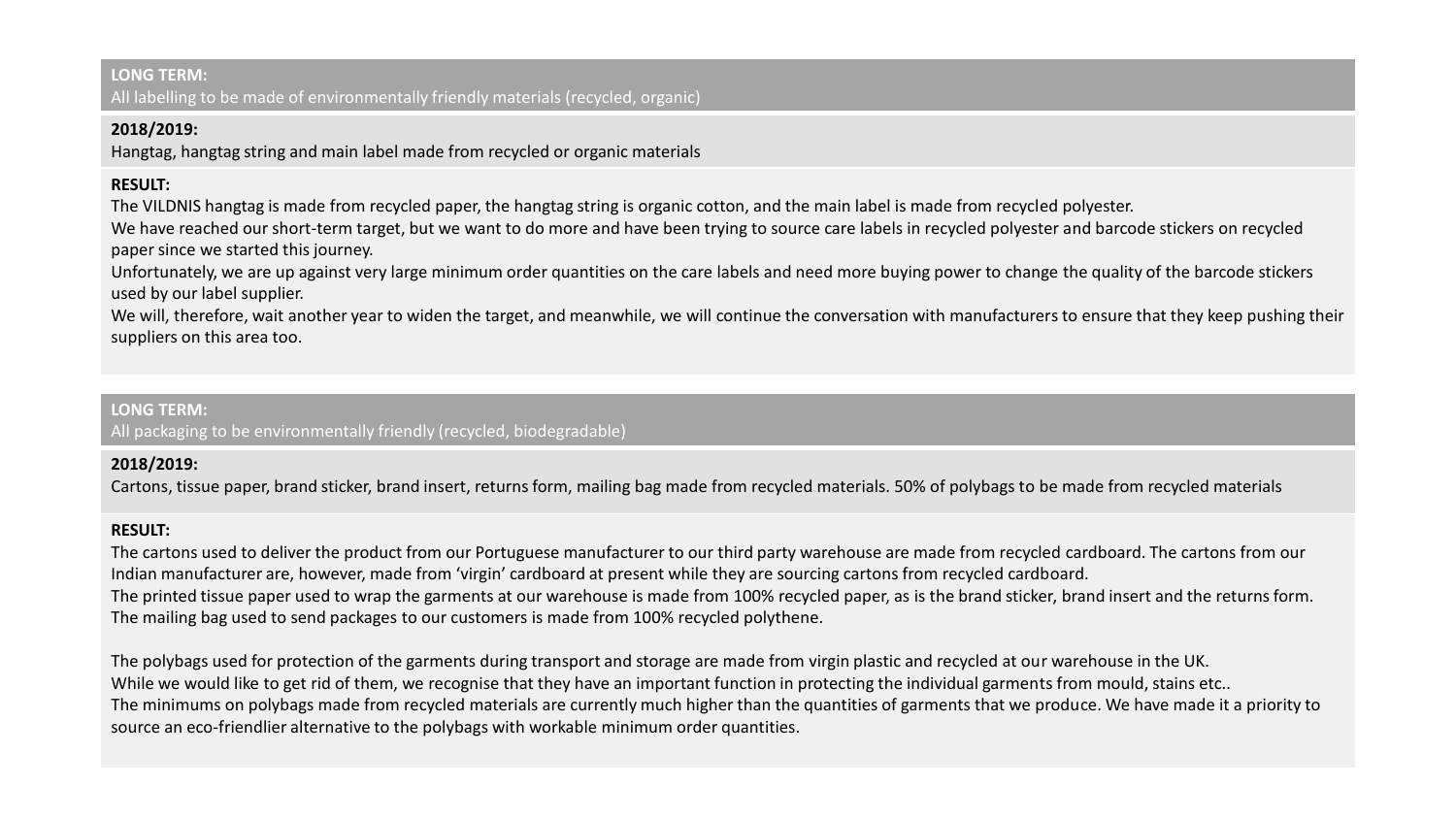**LONG TERM:**  All factories to have an environmental policy

# **2018/2019:**

Manufacturers to have a recycling policy

# **RESULT:**

Our Portuguese manufacturer has a recycling policy.

However, due to the absence of any state/area run recycling programmes in Delhi, our Indian manufacturer is yet to introduce this. They are currently looking into their options with regards to arranging collection of the recycled materials. There is a willingness to make it happen but it takes time. We will continue the conversation.

#### **LONG TERM:**

All factories to hold an environmental certification

# **2018/2019:**

N/A

# **RESULT:**

The factories we work with have ethical certifications, ensuring that the workers are being treated well and receive a fair pay. None of the factories are holding any environmental certifications at present. It is something that we will discuss with them and slowly work towards as we and they grow. Going through a certification is quite demanding both in terms of financial and human resources, and the manufacturers we work with are all relatively small.

The majority of the fabrics and yarns we are using are, however, GOTS (Global Organic Textile Standard), OCS (Organic Content Standard), GRS (Global Recycling Standard) certified or branded. A few fabrics have no certification and are made using unbranded yarns, and in these cases, we have documentation that proves the organic/recycled content.

We believe that the materials we use, as well as the way the workers are treated in our supply chain, is the most important thing. This is where we can really make a difference.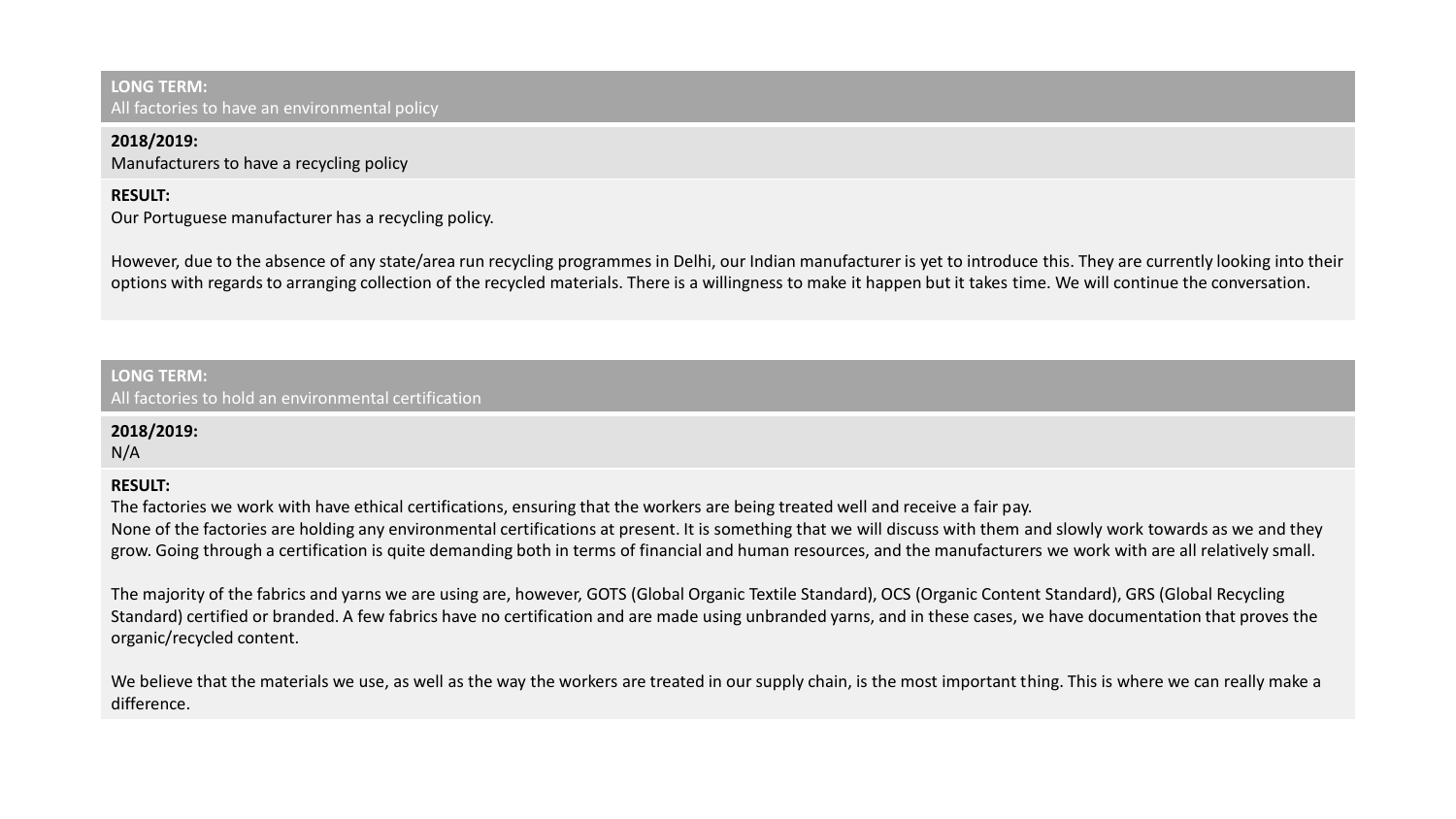#### **LONG TERM:**  All couriers to be carbon neutral and have an environmental policy

# **2018/2019:**

All couriers to have an environmental policy. 50% of our couriers to have a carbon neutral programme

# **RESULT:**

When sending samples to us, our suppliers are using DHL.

When we send packages to them, we are using UPS and offset our carbon emissions on all shipments.

When shipping packages from the warehouse to our customers we are using Royal Mail, DPD and DHL.

All of these courier companies have an environmental policy.

Most impressive is DPD's, which is why we have chosen them as our next day courier as well as European deliveries. Every package that DPD delivers is carbon neutral.

DHL is only used for international deliveries, which is currently a very small portion of our sales. As with UPS, DHL has a carbon neutral programme. Royal Mail does not have a carbon neutral programme at the moment. We acknowledge though that free or low-cost delivery is an important factor for our customers which is why we have chosen Royal Mail to deliver our standard packages and we are pleased to see that they are using electric vehicles for package distribution in some neighbourhoods already.

#### **LONG TERM:**

Minimise the number of returns from customers to keep our carbon footprint as low as possible

# **2018/2019:**

Stay below 30% returns rate (the normal online retail returns rate is between 25-40%)

# **RESULT:**

In 2018, our returns rate was 27.4% and this year to date it is 21.5%. This is a low returns rate and we are very pleased with the result.

We struggled with the returns rate in our first season due to getting the sizing slightly wrong. We attribute this year's positive result with the tweaked sizing and a large number of repeat customers.

We will continue to work on ways to make it easier for our customers to get a feeling for the styling, fabric and fit prior to ordering in order to reduce the returns rate even further and thereby save carbon emissions from return journeys.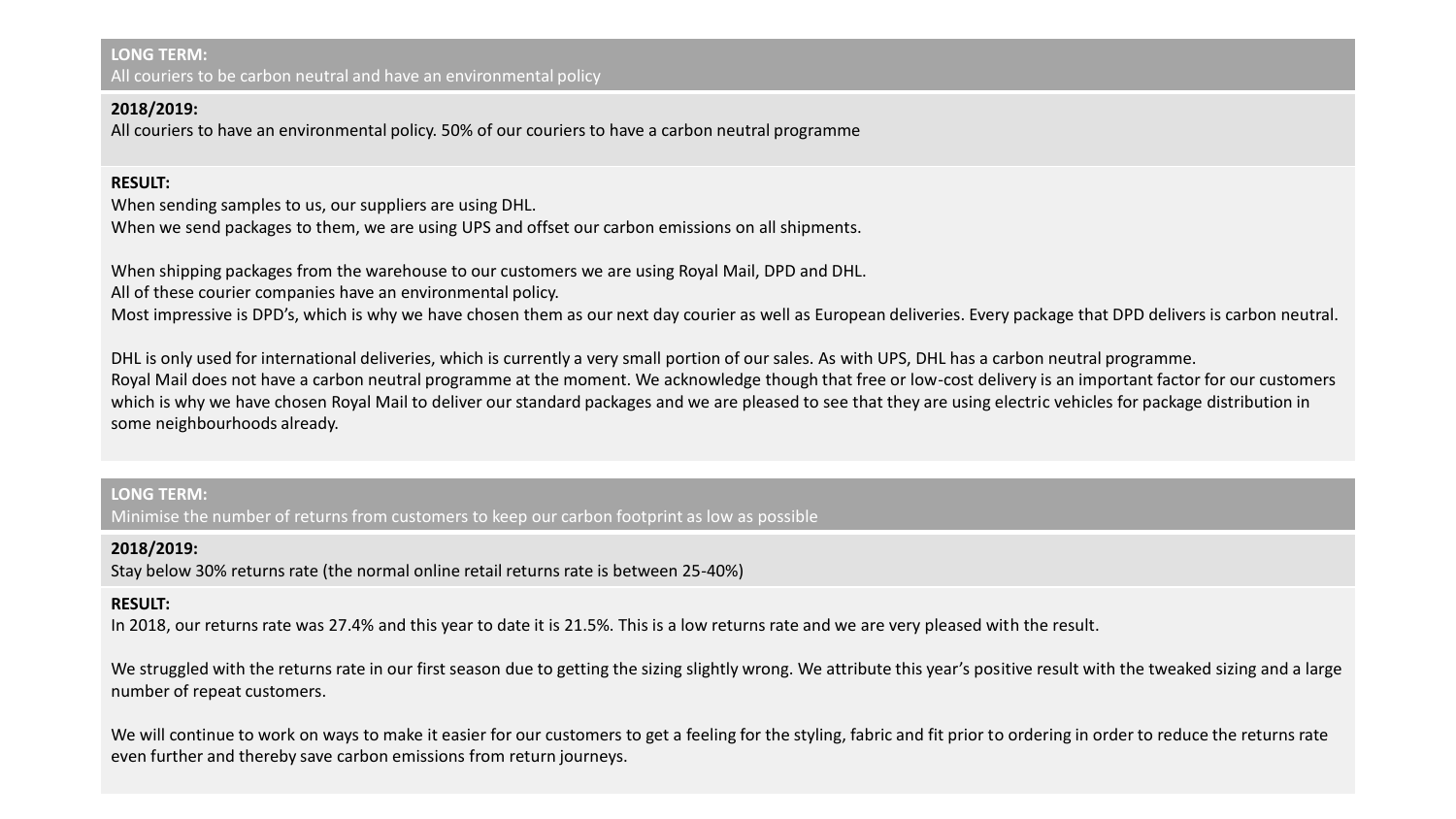





By offsetting your emissions through ClimateCare you are supporting projects that make a measurable difference to people's lives as well as protecting the environment. Climate and development projects:



WWW.CLIMATECARE.ORG

**LONG TERM:**  Modes of transport to be the most environmentally friendly and carbon neutral

# **2018/2019:**

Offset all carbon usage for transport by air. 100% transport by road from European supplier.

# **RESULT:**

While we initially wanted all deliveries by road or sea, the partnership with the factory in India combined with our small quantities have resulted in this not being a viable option.

All products from our Indian supplier have been shipped by DHL we have subsequently offset 5.33 tonnes of CO2 through CLIMATECARE to counteract the CO2 emissions from the air freight.

All goods from our European suppliers have been shipped by road using TNT and DPD.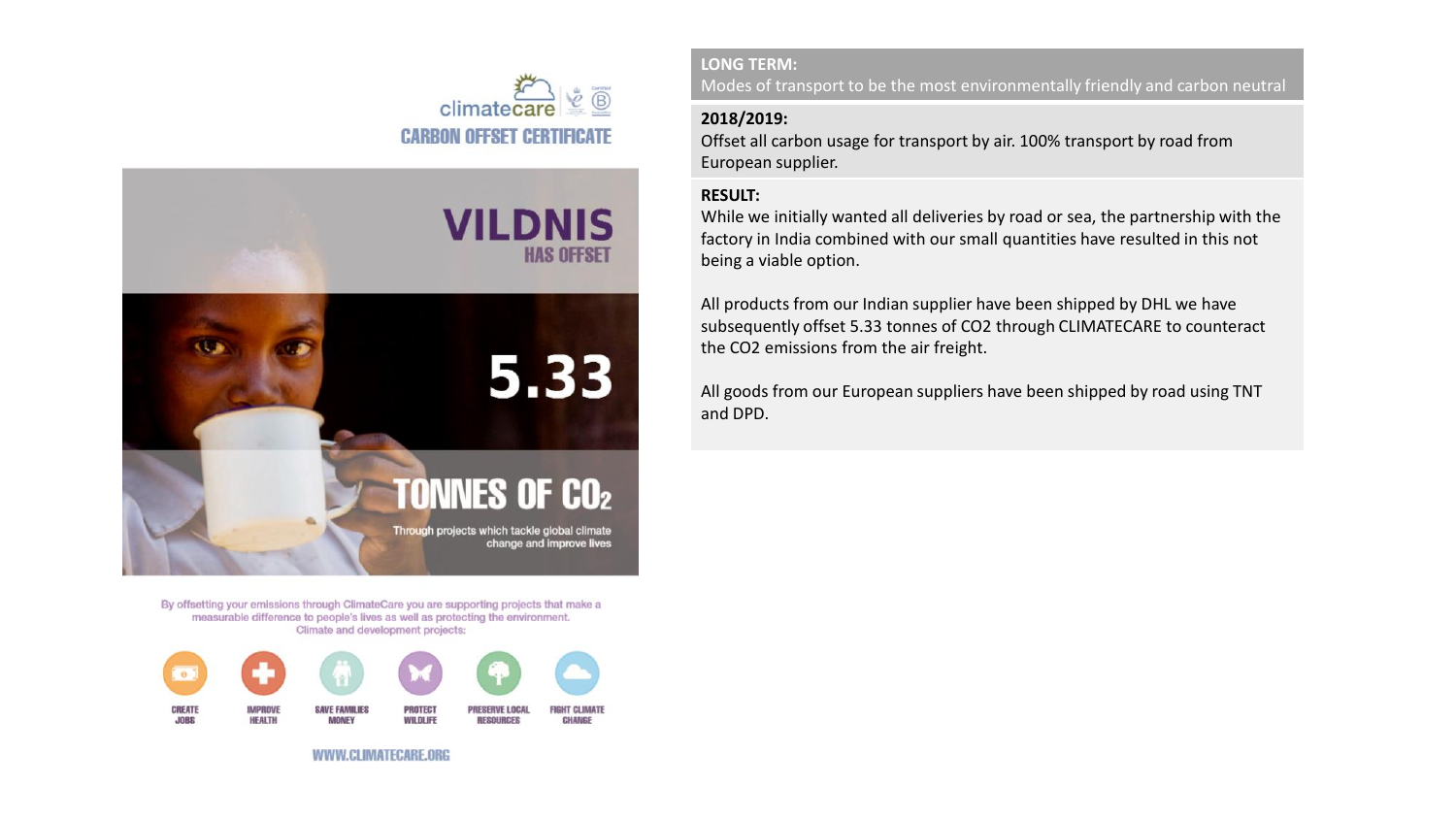#### **LONG TERM:**  VILDNIS HQ to have an environmentally friendly office policy

# **2018/2019:**

Recycle all paper & cartons. 60% of lightbulbs low energy, 50% of folders made from recycled material. Mobile phones charged via solar panels.

# **RESULT:**

All paper, cartons, plastic and glass is being recycled through the council's (Westminster) recycling scheme. 90% of our folders are made from recycled materials.

The business moved premises in December 2018 . The new office has new double glazed windows and as a result, compared to the old office with single glazed windows, we will use a lot less heat during the winter.

100% of the light bulbs are low energy and the office has two solar powered mobile phone chargers.

# **LONG TERM:**

All support to charity go to initiatives preventing climate change and preserving nature

# **2018/2019:**

N/A

# RESULT:

Instead of participating in the unsustainable Black Friday promotions, we celebrated Green Friday and donated all of our profits from sales that weekend to Friends of the Earth.

We believe that climate change can do great damage to humanity, including leading to huge migrations of people due to natural disasters and wars. As a result, we are prioritising donations to charities with an environmental cause to help prevent future tragedies.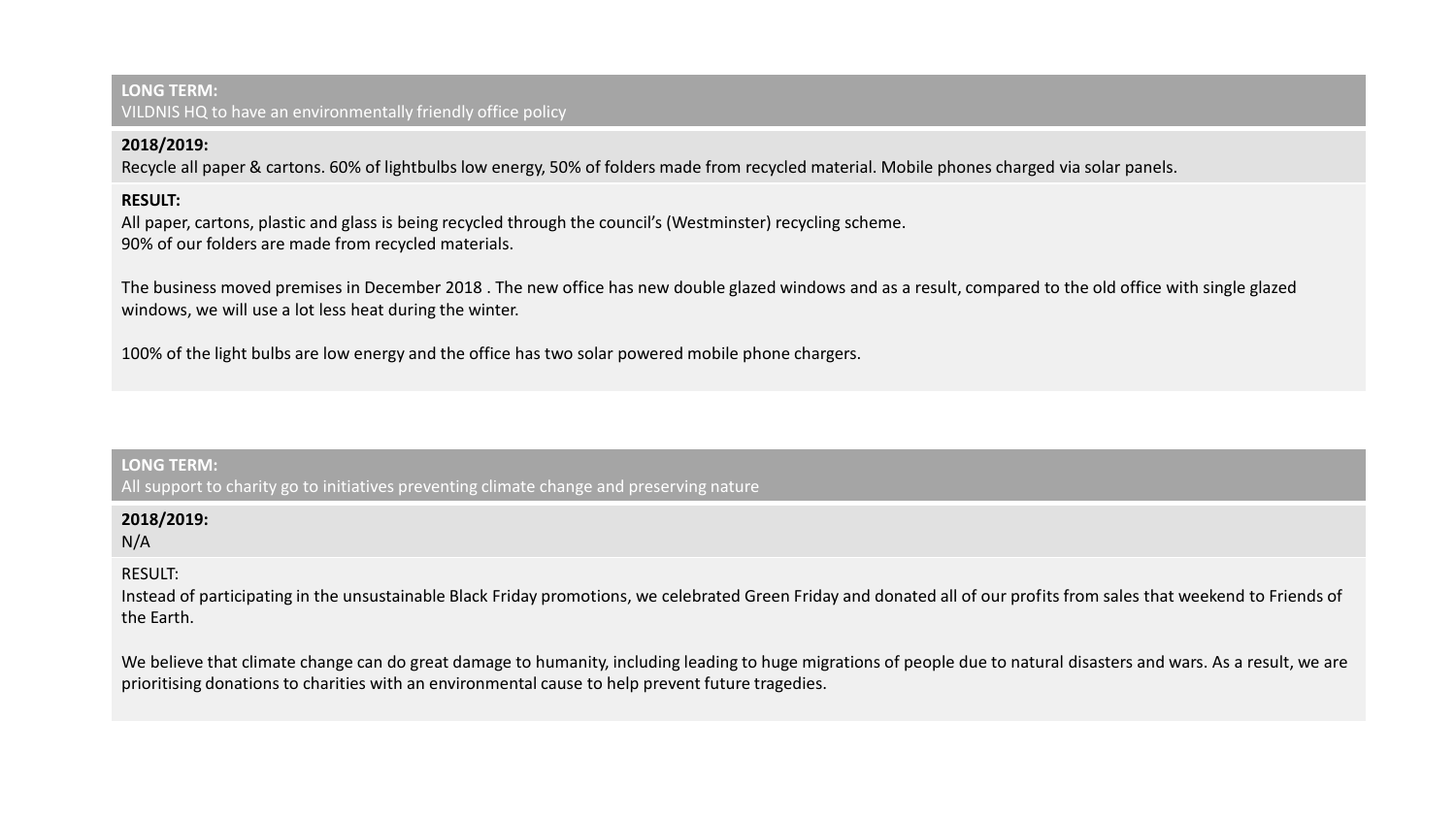# **ECONOMIC GOALS**

#### **LONG TERM:**

Business to be profitable

### **2018/2019:**

N/A

# **RESULT:**

The business has been running with a loss in it's first two years as all profits are invested in new product. We expect the business to become profitable within the next couple of years.

# **LONG TERM:**

Business to grow organically

# **2018/2019:**

N/A

# **RESULT:**

The business has grown organically since launch without any cash injections from outside investors.

#### **LONG TERM:**

Founders to maintain the share majority

#### **2018/2019:**

Founders maintaining 75% of the shares

# **RESULT:**

The founders have maintained their 75% shares, with the remaining 25% of the shares being owned by two Directors of the board who have been part of the business since the creation of the company.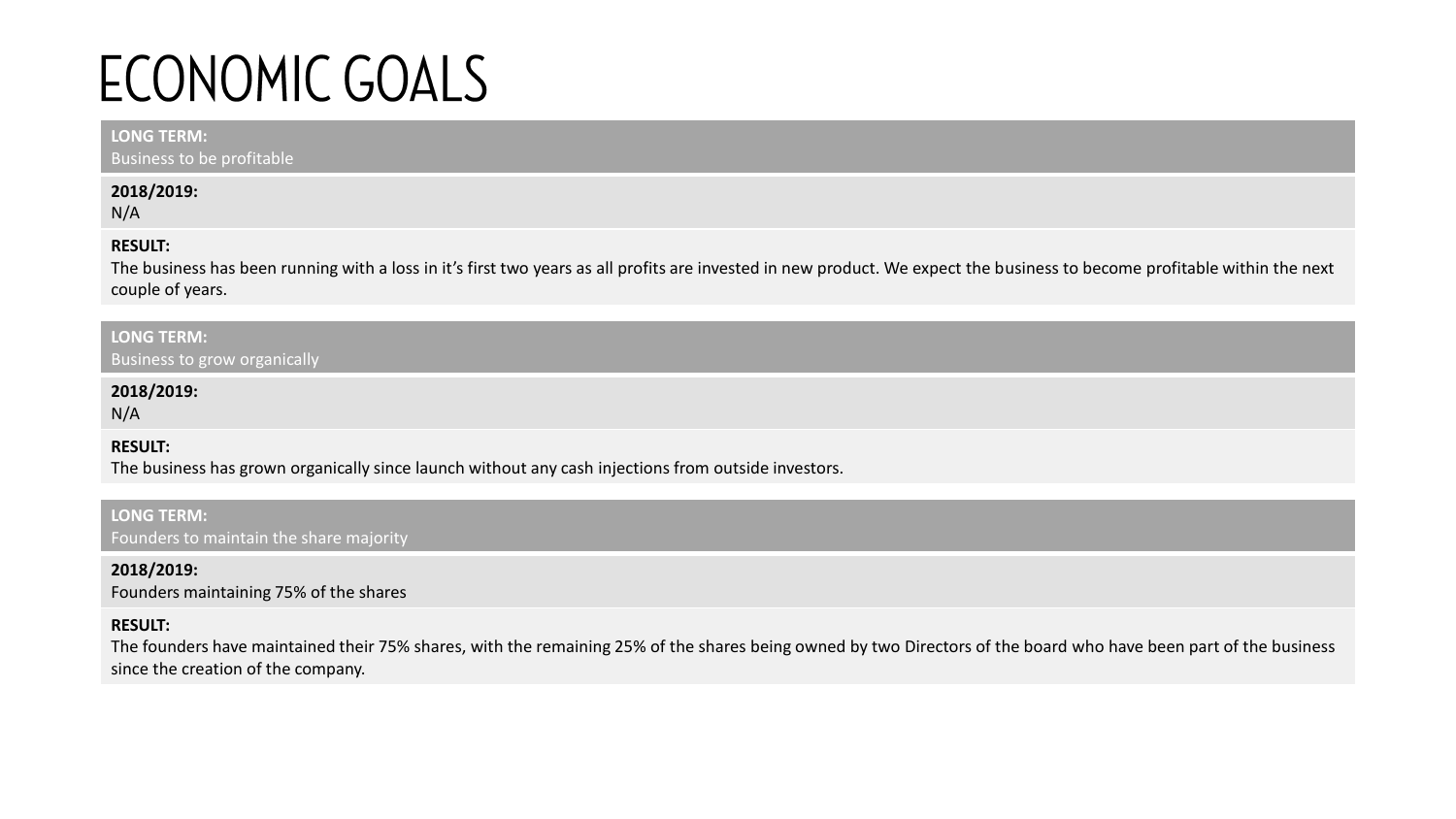Investment only accepted from individuals who share our vision & values

# **2018/2019:**

Shareholders found within the circle of family and friends

# **RESULT:**

The original group of shareholders hasn't changed. It consists of the founder (Ulla Vitting Richards), her husband (Francis Richards), her sister (Line Madsen) and a good friend (Mark Smith).

# **LONG TERM:**

Business to create jobs

# **2018/2019:**

Offering regular work to at least 5 freelancers

# **RESULT:**

The business provided work to eight freelancers on a regular basis: four designers, one graphic designer, one copywriter, one digital marketing consultant and a fit model.

**LONG TERM:**  Business paying corporate tax in the countries it operates in

# **2018/2019:**

Fully compliant with UK tax regulations

# **RESULT:**

The business is filing quarterly VAT returns. The first corporation tax return was filed in July 2018.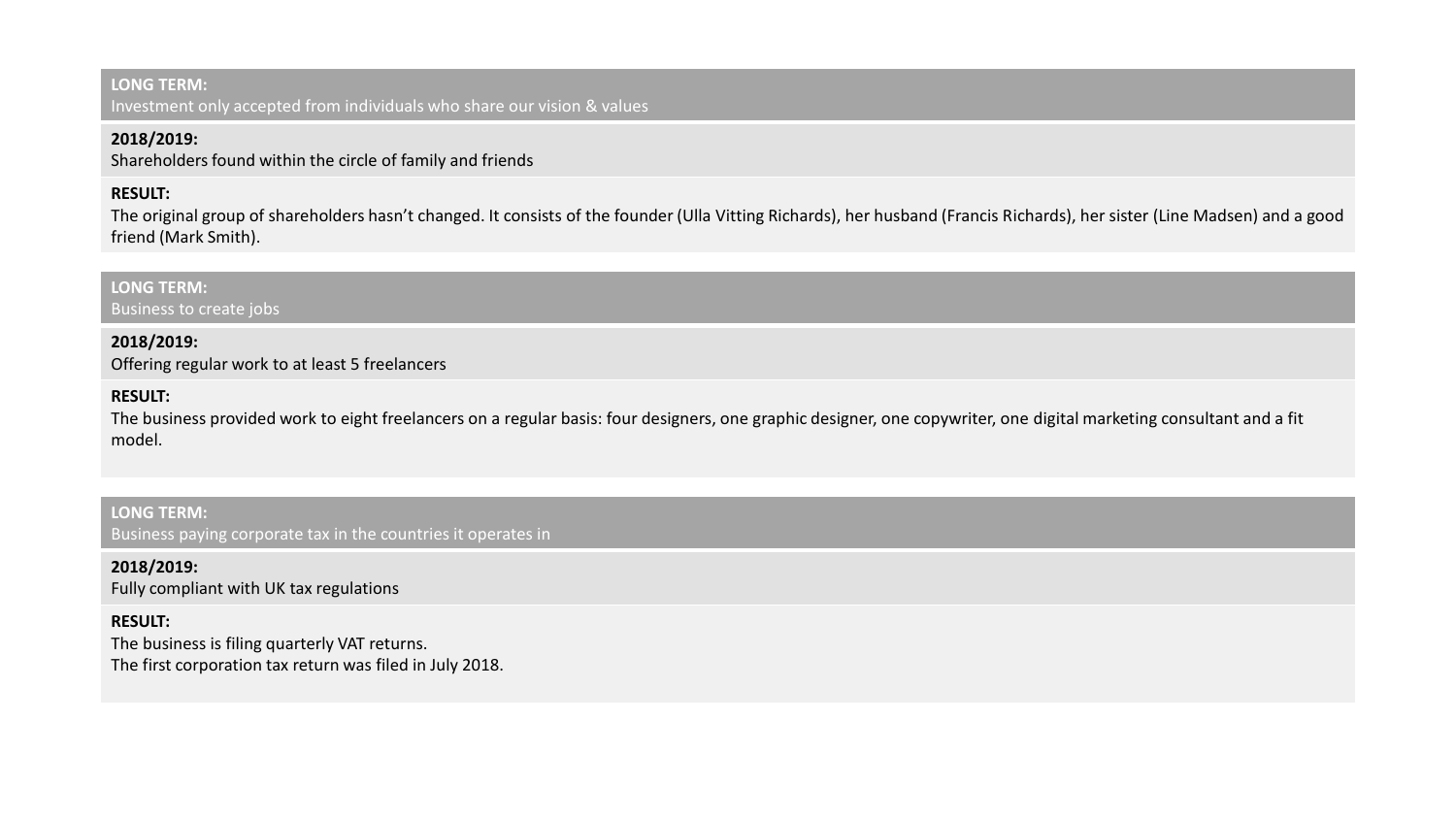**LONG TERM:**  Suppliers paid fair prices for their products and services

# **2018/2019:**

Suppliers to be paid fair prices for their products and services

# **RESULT:**

We trust that our partners have given us reasonable prices and have only negotiated prices in instances when the given prices didn't make sense. Furthermore, we have paid any freelancers a fair amount for their services.

# **LONG TERM:**  Customers offered an affordable product and value for money

#### **2018/2019:**

Prices are kept at a mid-level price point

#### **RESULT:**

We believe that we are offering the customer good value for money, using bespoke sustainable fabrics and prints, as well as producing all garments ethically. While still a micro business and unable to reach any economies of scale, the target has primarily been achieved through keeping overheads low and maintaining a low profit margin.

The current 'discount culture' amongst UK retailers and the costs of returns have been a challenge, and while we will endeavour to keep the prices as low as possible, we may have to increase some prices in order to stay in business. In an ideal world we would like to move towards a business model where we never go on sale and hence can afford to keep the prices at a constant lower level.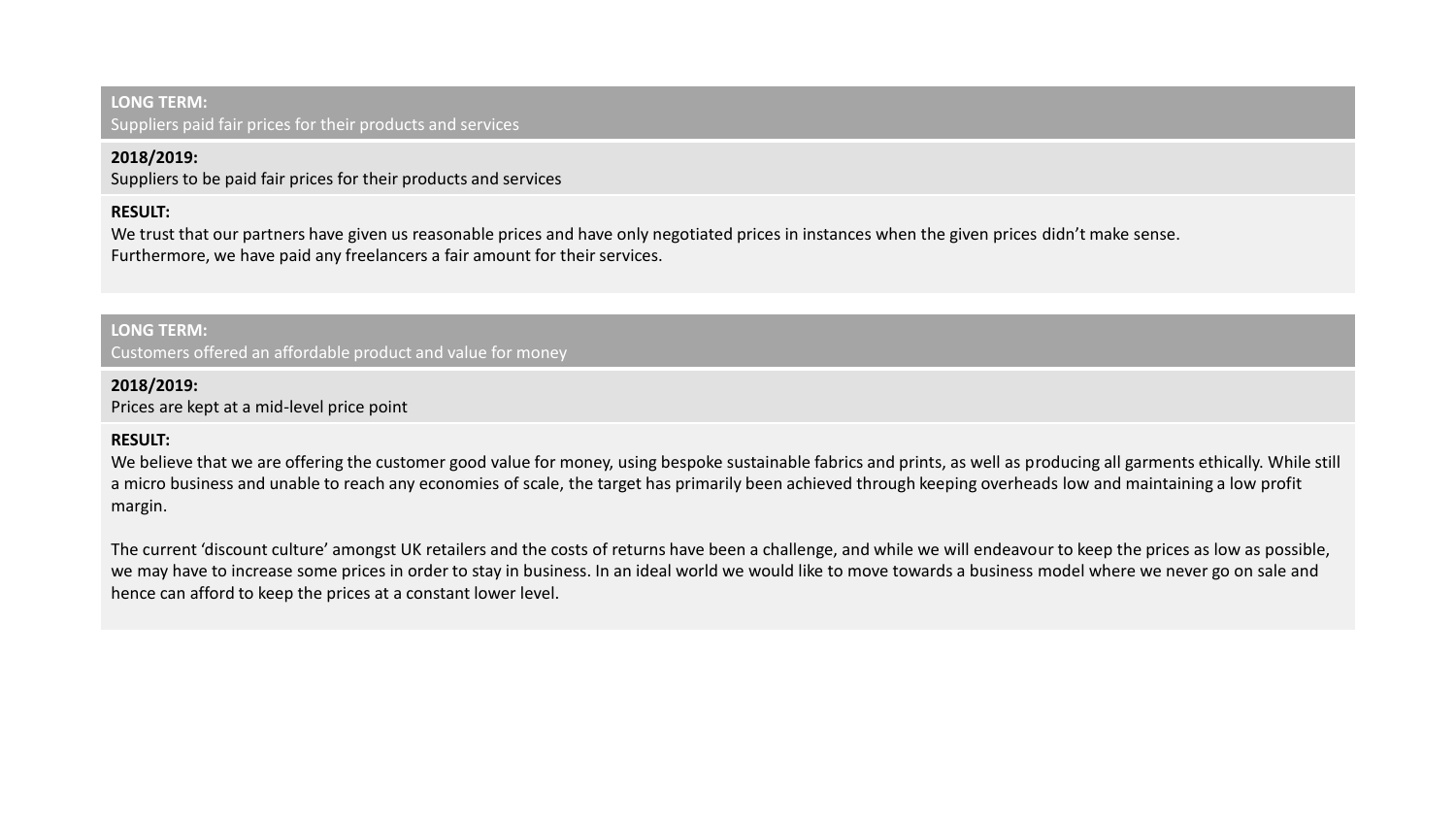Business to encourage customers to consume less fashion by limiting the number of promotions

#### **2018/2019:**

Minimising promotions and avoid participating in events that encourage overconsumption such as Black Friday and Cyber Monday.

#### **RESULT:**

Our product is designed with timeless style in mind, and we believe that it is valid across several seasons. As such, we see no reason to participate in the traditional 'end of season' sales to get rid of perfectly good stock.

It was therefore with a heavy heart that we had to join the traditional January end-of-season-sales after an abysmal Autumn season (this was true for most UK high-street retailers) in order to be able to keep the business running.

We did, however, refrain from joining the Black Friday and Cyber Monday overconsumption feast. Instead we celebrated Green Friday and donated all profits on sales during the Black Friday weekend to the charity 'Friends of the Earth'.



 $\circledcirc$ 

vildnis london London, United Kinadom

vildnis london As an antidote to Black Friday, we are once again donating 100% of our profits on sales between the 22-25th November to the charity Friends of the Earth It's time to say goodbye to the outdated unhealthy tradition of over-consumption on Black Friday and hello to a new tradition that looks after our planet and future generations - Green Friday

Check out our blog post on how to be a mindful consumer this Black Friday bit.ly/2AaSN8q

#vildnis #greenfriday #antiblackfriday #blackfriday2018 #sustainablefashion #newnorm #lovetheplanet

 $31w$ Liked by linevitting and 113 others NOVEMBER 23, 2018

Add a comment...

Post

 $\cdots$